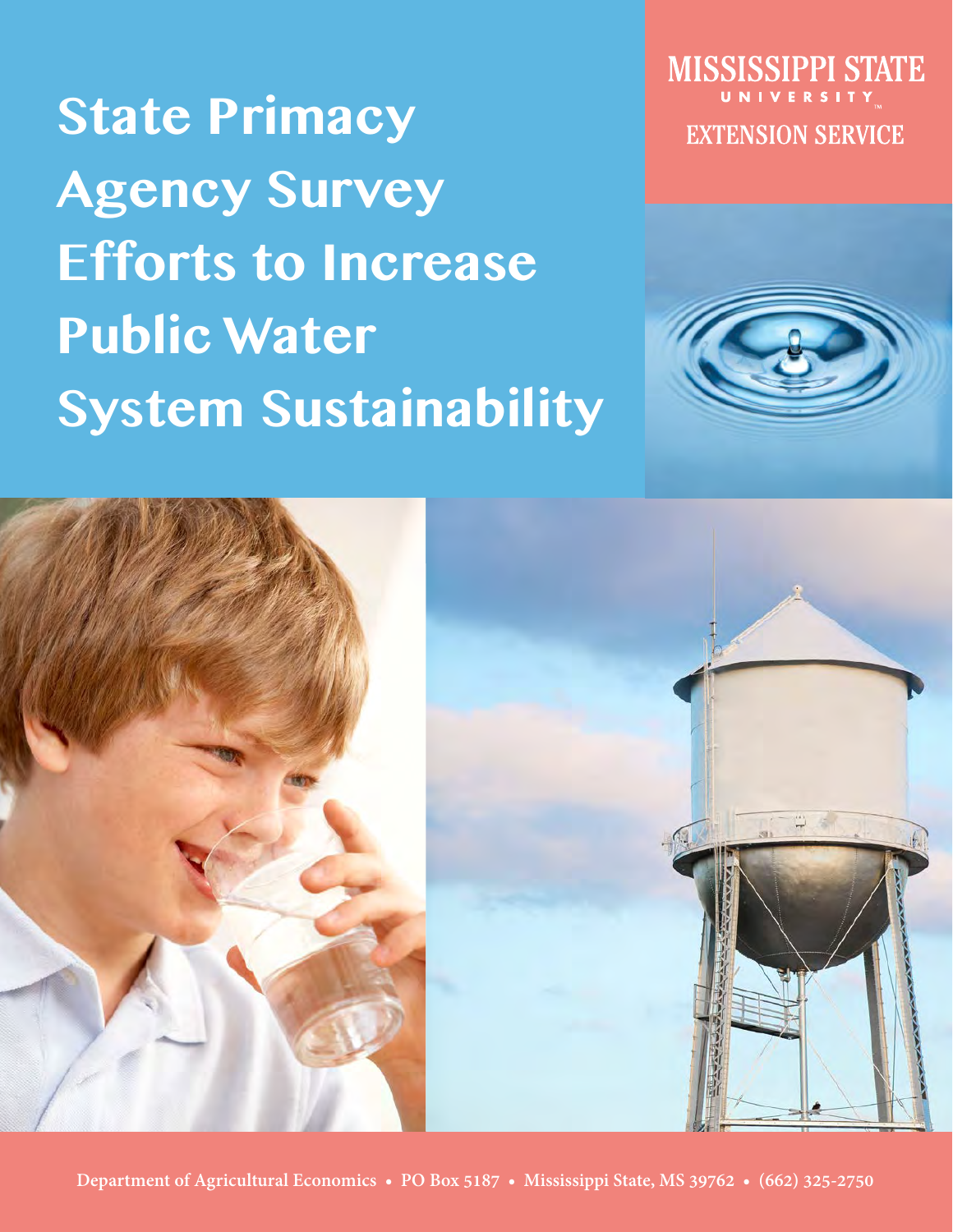## **INTRODUCTION**

In an era of ever-tightening federal and state budgets, increased regulations regarding water treatment and quality, a shrinking and aging workforce, and increased responsibilities being placed on the governing boards of public water systems, state drinking water administrators must continually adopt new ideas and methods to provide the residents of their states with a safe and affordable drinking water supply. This study proposes to identify strategies being used by various states concerning these four broad areas: board member education, system capacity building, waterworks operator training, and operator recruitment. The goal is to identify strategies that are currently being used and to generate new ideas that can be used in achieving safe and affordable drinking water.

To accomplish this, Mississippi State University Extension Service faculty developed a survey instrument that was distributed to state drinking water primacy agencies in all US states and territories in the summer of 2012. This instrument sought responses regarding individual states' current and planned activities concerning board member education, system capacity building, waterworks operator training, and operator recruitment. The instrument was distributed using a list of state drinking water administrator e-mail addresses provided by the Association of State Drinking Water Administrators (ASDWA).

Drafts of the instrument were reviewed by various industry professionals, including the ASDWA executive director

and the director and associate director of the Mississippi State Department of Health–Bureau of Public Water Supply (Mississippi's primacy agency for drinking water). The survey instrument was introduced to the state administrators through a message from the ASDWA executive director that included an introductory e-mail explaining that the instrument would be forthcoming and its purpose. The project's principal investigator sent the administrators an e-mail discussing the purpose of the survey with a link to the online instrument. A copy of the survey instrument was also attached to enable the administrators to prepare their answers (some respondents chose to complete the attachment to the e-mail while others used the online link).

The instrument consists of three parts. The *Board Management Training* section focuses on the availability, topics, and venues of management training for the governing boards of public water systems. The *Capacity and Development* section examines the methods of capacity assessment used by individual states, technical assistance programs, and training offered to water operators. The *New Operator Recruitment* section assesses specific and innovative partnership methods being used to recruit new operators into the industry.

Although all fifty states responded to the survey, none of the US territories or possessions participated. For purposes of comparison, state responses were divided into Environmental Protection Agency (EPA) regions, as seen in **Figure 1.**



**Figure 1. US Environmental Protection Agency regions.**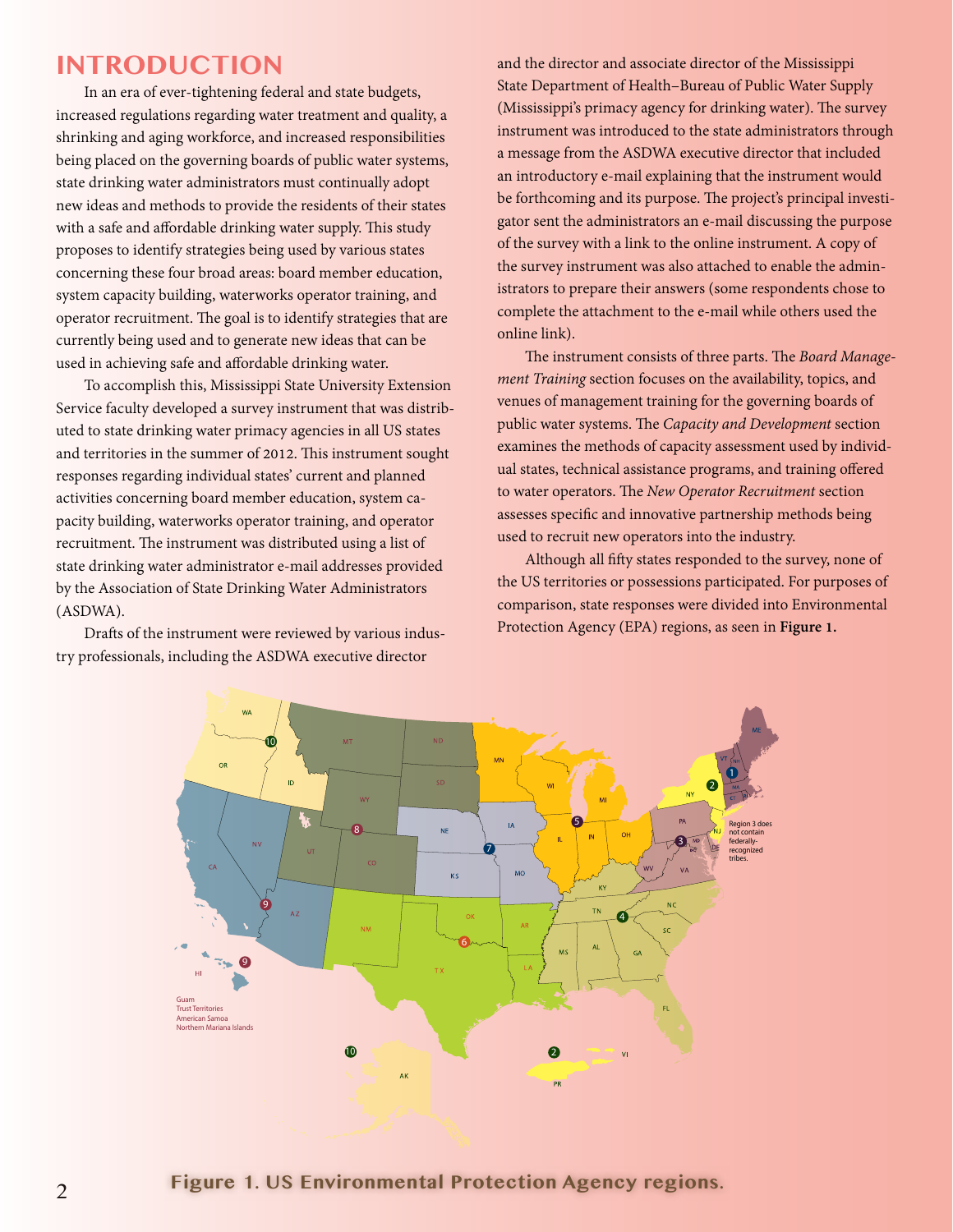## **BOARD MANAGEMENT TRAINING**

This section focuses on the availability of state-sponsored/ sanctioned management education programs for the governing bodies of public water systems. The terms used for these types of programs vary among the states, but they represent a similar objective of understanding desired management roles for public water system governing board members. Nineteen states (38 percent) currently have some type of board management education program in place, and four of these (8 percent) are mandated through either legislation or state primacy agency regulations. Of the states with mandatory programs, three are located in EPA Region 6, and one state is in Region 4. The regions with the highest proportion of states currently offering this type of educational program (either mandatory or voluntary) are EPA Region 6 with 80 percent, Region 7 with 75 percent, and Region 1 with 50 percent of the states. EPA Regions 2 and 3 currently have no states offering this type of training.

**Figure 2** shows the status of board management training programs by EPA regions. Of the thirty-one states that do not currently offer board management training, ten are exploring the possibility of implementing this type of program. Of these, EPA Regions 4 and 8 each have two states considering this type of program. States exploring management training are in various phases of the process. For example, Arkansas reported

that the possibility is being explored. South Carolina reported that a board management program has been developed in association with the South Carolina Rural Water Association but has yet to be implemented. Kentucky has formed a partnership with the Kentucky Public Service Commission to administer a management training program for those water systems that fall under the purview of the public service commission.

The board management training programs currently being offered vary in both content and delivery. Five states (26 percent) reported that the training material currently used only covers basic board management topics, while fourteen states (74 percent) reported that these materials cover both basic and advanced board management topics. All of the board management training programs cover financial management. Eighteen programs (95 percent) cover the organization and function of a waterworks system board, setting water rates, and longterm financial management. Seventeen programs (89 percent) cover operations and management of a waterworks system, and fourteen programs (74 percent) cover the topic of laws and regulations. Finally, thirteen programs (68 percent) cover customer service, and ten programs (53 percent) cover emergency preparedness. In addition to these topics, Washington covers energy conservation, managing water resources, and asset management. Florida covers board member separation of duties topics such as ethical behavior and conflict of interest management.



**Figure 2. Board management training program options by EPA region.**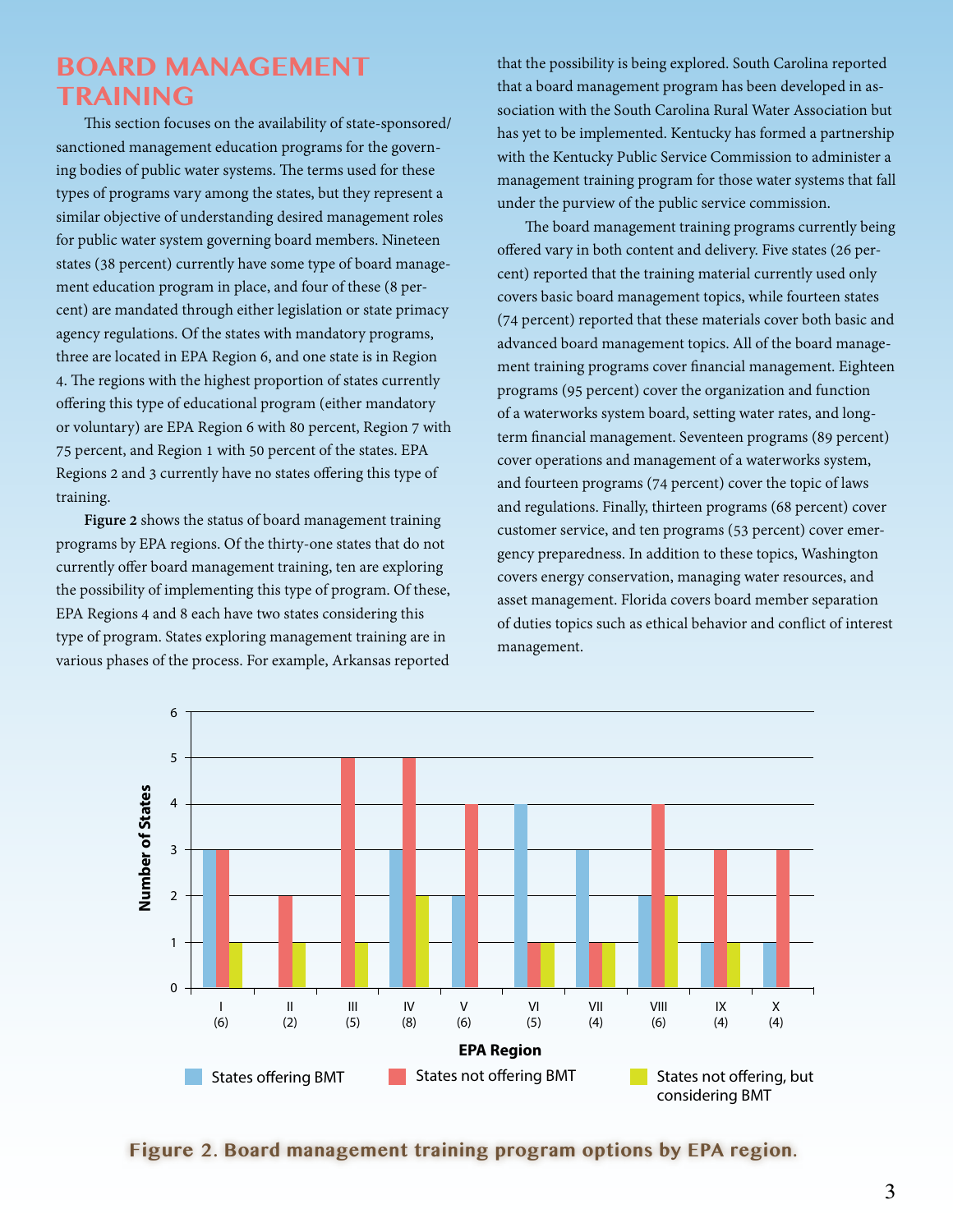

Three states (16 percent) with a board management education program present the training themselves, while ten primacy agencies (53 percent) use only contractors to provide the training. The remaining six states (32 percent) use a mixture of contractors and primacy agency professionals.

Of the nineteen states that provide board management education programs, thirteen states (68 percent) have an established curriculum for the training. In some states, the primacy agency is responsible for maintaining and updating the training curricula, while in others the contractor holds this responsibility. Yet in other states, the state rural water association is responsible for the curricula updates, while other states' curricula are maintained by a local organization such as the Midwest Assistance Program in Montana. All nineteen states offer board management training in a face-to-face format. Three states also offer an online, on-demand training format where participants can complete the program at times convenient for them. Four states charge registration fees for participation in training sessions. The number of sessions held each calendar year varies among states. Some states hold one board management training session per year, while others hold as many as fifty.

# **CAPACITY ASSESSMENT AND DEVELOPMENT**

Capacity assessment and development concerns the regulatory actions of primacy agencies, information availability, capacity improvement efforts, and the understanding of these by the water system. Three states (6 percent) inspect water systems annually, and twenty-one states (42 percent) inspect systems once every three years. Several states inspect community systems every three years and all other systems every five years in accordance with EPA's Ground Water Rule. Other states inspect systems at varying times depending on the type of system. Several states inspect community systems every year and all other systems every three years, while other states vary the frequency of non-community system inspections from four times per year to once every five years. Forty of the fifty states (80 percent) responding to the survey indicated that their inspection forms are publicly available.

Thirteen states (26 percent) use a "peer review" type program to assist in improving the overall capacity of water systems. The number of states with a peer review program based on EPA regions can be seen in **Figure 3**. These programs use operators and managers from high-performing systems to



**Figure 3. Number of states with a peer review program by EPA region.**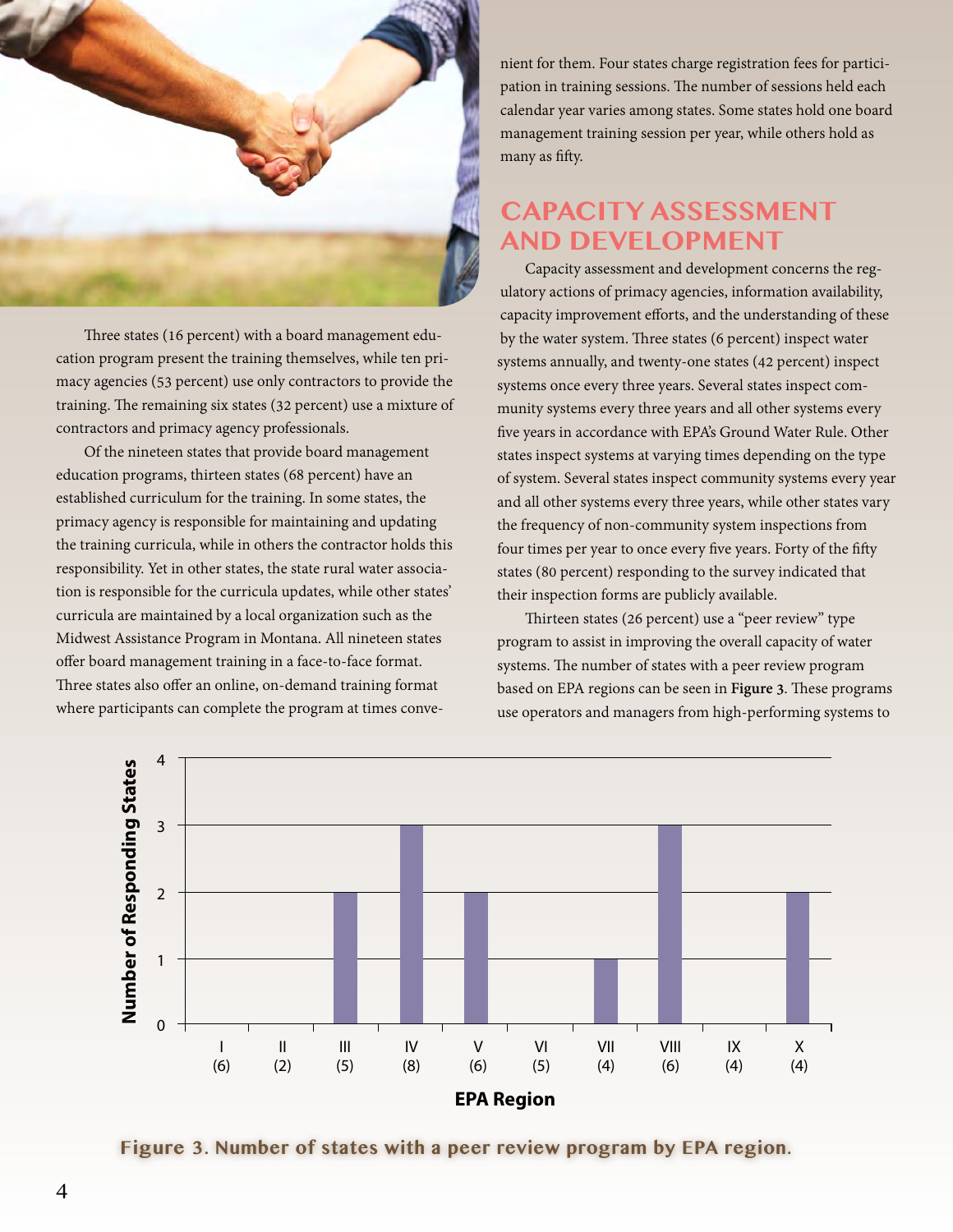help their counterparts in lower-performing systems develop strategies to increase and improve capacity. All of these programs are voluntary, and many are coordinated by a combined effort among each state's rural water association, state department of health, and other local organizations. Other programs are coordinated strictly by area-specific agencies such as the Utah Water Quality Alliance (a group of Utah water suppliers that work to optimize the performance of surface water treatment). One program compensates reviewers for their time. Preliminary analysis from Mississippi indicates that systems participating in the peer review program have a 20 percent better chance of achieving a successful capacity assessment score (defined as being greater than 3.0 on a scale of 0.0 to 5.0) if they had a low score (3.0 or below) in the inspection immediately before the review.

## **WATERWORKS OPERATOR TRAINING**

As with board management training, other agencies or organizations may partner with the primacy agency to provide education, training, or technical assistance to the operators of public drinking water systems. In all fifty states, the primacy agencies have partnered with state rural water associations to provide this assistance. Thirty states (60 percent) have partnerships with state waterworks operators associations, and thirty-one states (62 percent) have partnerships with a community resource group/rural community assistance program (CRG/RCAP).



Institutions of higher education also play an important role in providing training to waterworks operators. Thirty-three states (66 percent) partner with a local college or university. Nine of these states (27 percent) partner with a regional college or university, twenty states (61 percent) partner with state or land-grant universities, and twenty-four states (73 percent) partner with community colleges.

Twenty-six states (52 percent) have training partnerships with other associations or nonprofits, and fourteen states (28 percent) partner with waterworks equipment and supply businesses. Primacy agencies also reported that partnerships have been formed with other agencies such as environmental finance centers, for-profit training organizations, laboratories/research facilities, and municipal associations to provide operator training opportunities.

|                      |                                  | Number of states        |                   |                     |                              |                                 |                      |                                    |                                    |                             |
|----------------------|----------------------------------|-------------------------|-------------------|---------------------|------------------------------|---------------------------------|----------------------|------------------------------------|------------------------------------|-----------------------------|
| <b>EPA</b><br>region | Number<br>of states<br>in region | Rural<br>water<br>assoc | Operator<br>assoc | CRG/<br><b>RCAP</b> | Other<br>assoc/<br>nonprofit | Equipment<br>supply<br>business | Community<br>college | Regional<br>college/<br>university | State/<br>land-grant<br>university | Other<br>type of<br>partner |
| $\mathbf{1}$         | 6                                | 6                       | $\overline{3}$    | $\overline{2}$      | $\overline{4}$               | $\overline{4}$                  | $\overline{2}$       | $\mathbf{0}$                       | $\mathbf{0}$                       | 2                           |
| 2                    | 2                                | 2                       | $\overline{2}$    | $\mathbf{1}$        | $\mathbf{1}$                 | $\mathbf{1}$                    | $\mathbf{1}$         | $\mathbf{1}$                       | $\overline{2}$                     | 2                           |
| 3                    | 5                                | 5                       | $\overline{3}$    | $\overline{3}$      | $\overline{3}$               | $\mathbf{1}$                    | $\overline{4}$       | 2                                  | $\overline{3}$                     | 2                           |
| $\overline{4}$       | 8                                | 8                       | 5                 | $\overline{4}$      | $\overline{4}$               | $1\,$                           | $\mathbf{0}$         | $\mathbf{0}$                       | $\overline{3}$                     | $\overline{4}$              |
| 5                    | 6                                | 6                       | $\overline{4}$    | 5                   | 3                            | $\overline{2}$                  | 5                    | 2                                  | $\overline{2}$                     | 2                           |
| 6                    | 5                                | 5                       | $\overline{3}$    | $\overline{4}$      | $\mathbf{1}$                 | 2                               | $\overline{3}$       | 2                                  | $\overline{3}$                     | $\overline{2}$              |
| 7                    | $\overline{4}$                   | $\overline{4}$          | $\overline{4}$    | $\mathbf{1}$        | 3                            | 2                               | $\overline{4}$       | $\mathbf{1}$                       | $\overline{3}$                     | 2                           |
| 8                    | 6                                | 6                       | $\overline{3}$    | 5                   | $\overline{3}$               | $\mathbf{0}$                    | $\overline{3}$       | $\mathbf{1}$                       | 2                                  | 2                           |
| 9                    | $\overline{4}$                   | $\overline{4}$          | $\mathbf{1}$      | $\overline{4}$      | $\overline{2}$               | $\mathbf{1}$                    | $\mathbf{1}$         | $\Omega$                           | $\overline{0}$                     | $\mathbf{1}$                |
| 10                   | $\overline{4}$                   | $\overline{4}$          | $\overline{2}$    | 2                   | $\overline{2}$               | $\mathbf{0}$                    | $\mathbf{1}$         | $\mathbf{0}$                       | $\overline{2}$                     | $\mathfrak{Z}$              |

### **Table 1. Partners for operator training by EPA region.**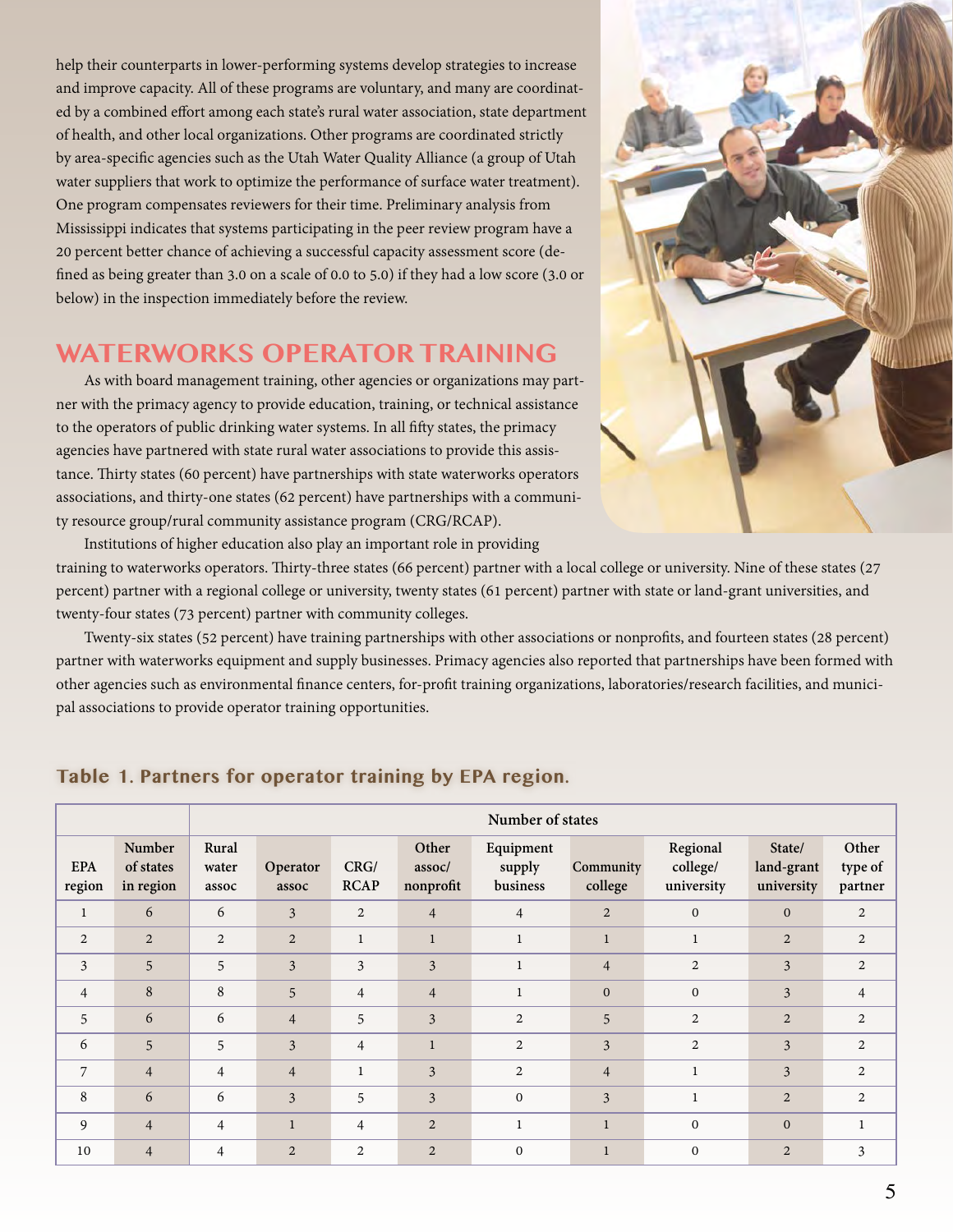Primacy agencies and their partners offer operator education in a wide variety of topics as shown in **Figure 4**. All fifty states offer training on regulatory issues such as sampling and treatment. Forty-seven states (94 percent) have hands-on skills training as part of their overall effort. Forty-four states (88 percent) cover both backflow prevention and emergency and disaster management. Forty states (80 percent) offer education in asset management, while thirty-six states (72 percent) offer other types of financial management training. System business management training is offered by thirty-one states (62 percent).

Operator training programs are offered in a face-to-face format by all fifty states. Sixteen states (32 percent) offer operator training in a structured online format where the training is offered at specific times and facilitated by an instructor. Twenty-three states (46 percent) offer operator training in an online, on-demand format where students can participate at any time that is convenient. The number of operator trainings varies greatly from state to state. Some states hold as few as twelve sessions, while other states report hundreds and even thousands of training sessions each year. Most states average about 350 trainings per year.



*All fifty states offer training on regulatory issues such as sampling and treatment.*



### **Figure 4. Number of states offering specific operator training topics.**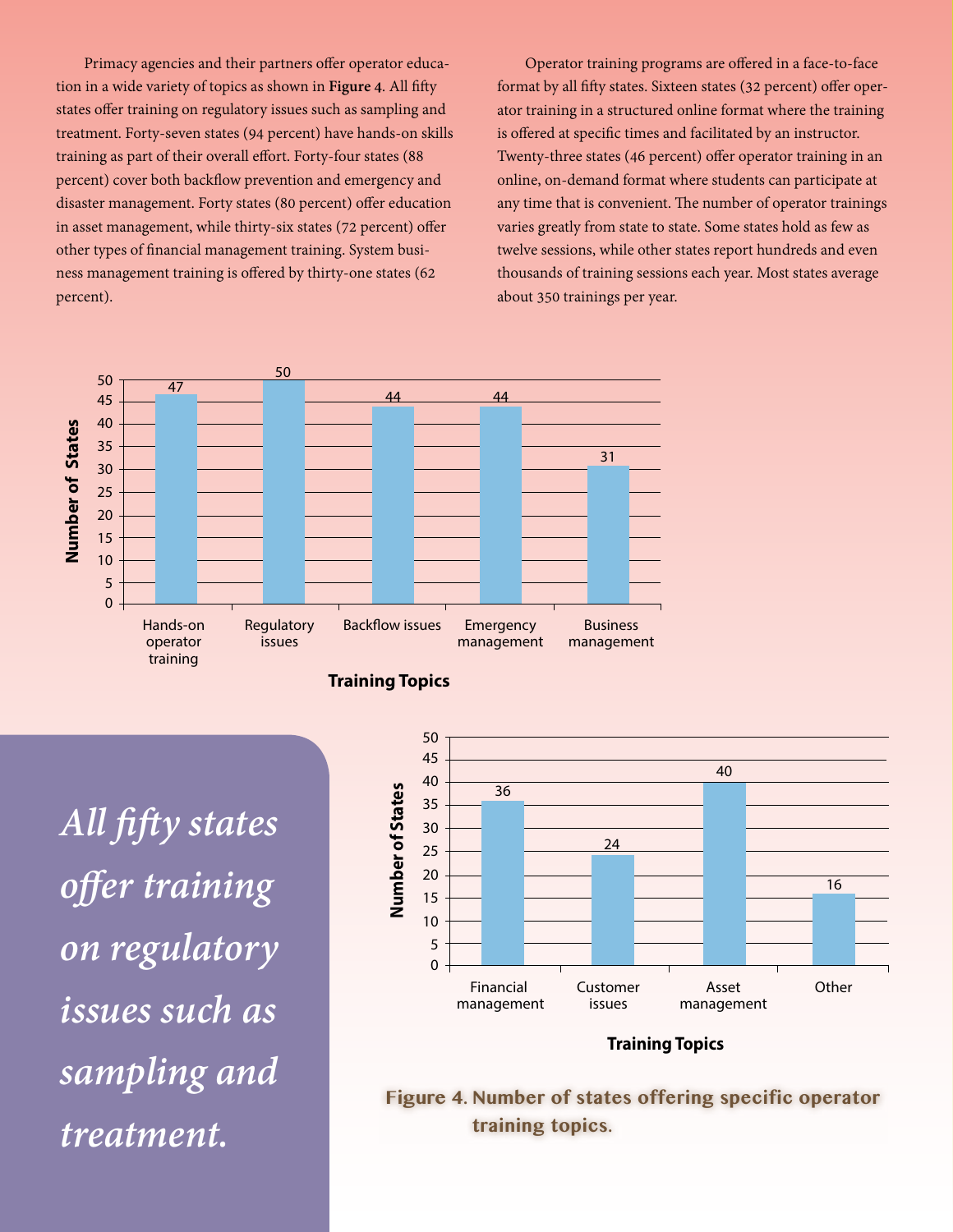In addition to the online training options, many states use and promote additional online resources from a number of providers **(Table 2)**. Twenty-five states (50 percent) use American Water Works Association (awwa.org) resources, while nineteen states (38 percent) use materials from the National Rural Water Association (nrwa.org). Twenty-four states (48 percent) use the Environmental Protection Agency (epa.gov). Nineteen states (38 percent) also use other types of environmental and water training programs such as the Maryland Center for Environmental Training and Montana Water Center. Thirteen states (26 percent) use the Rural Community

Assistance Program (rcap.org), while eleven states (22 percent) use the Association of State Drinking Water Administrators (asdwa.org). Seven states (14 percent) promote resources from the Environmental Finance Centers. Some states use resources from the Federal Emergency Management Agency (FEMA) and various Extension Service offices. Twenty-one states (42 percent) use their own online resources or use resources from other state primacy agencies. Twelve states (24 percent) do not use or promote any online resources. The number of resources used by EPA region can be seen in **Table 2.** 

|                |                                         | <b>Number of states</b>          |                |                |                |                     |                                   |                                    |                                   |                                  |
|----------------|-----------------------------------------|----------------------------------|----------------|----------------|----------------|---------------------|-----------------------------------|------------------------------------|-----------------------------------|----------------------------------|
| EPA<br>region  | <b>Number</b><br>of states<br>in region | No online<br>training<br>offered | <b>EPA</b>     | <b>AWWA</b>    | <b>NRWA</b>    | CRG/<br><b>RCAP</b> | <b>State</b><br>primacy<br>agency | Environmental<br>finance<br>center | Other<br>environmental<br>centers | Other<br>providers,<br>inc ASDWA |
| $\mathbf{1}$   | 6                                       | $\mathbf{1}$                     | 5              | $\overline{4}$ | 1              | $\mathbf{1}$        | $\mathbf{1}$                      | $\mathbf{1}$                       | $\overline{4}$                    | $\mathfrak{Z}$                   |
| 2              | $\overline{2}$                          | $\overline{0}$                   | $\overline{2}$ | $\overline{2}$ | $\overline{2}$ | $\mathbf{1}$        | $\mathbf{1}$                      |                                    | $\mathbf{1}$                      |                                  |
| $\overline{3}$ | 5                                       | $\overline{2}$                   | $\overline{2}$ | $\overline{0}$ | $\mathbf{1}$   | $\mathbf{0}$        | 2                                 | $\mathbf{0}$                       | $\overline{4}$                    | $\overline{3}$                   |
| $\overline{4}$ | 8                                       | $\overline{3}$                   | $\overline{2}$ | $\mathbf{3}$   | $\overline{3}$ | $\mathbf{1}$        | $\mathbf{1}$                      | $\mathbf{0}$                       | $\mathbf{0}$                      | 6                                |
| 5              | 6                                       | $\mathbf{1}$                     | $\overline{4}$ | 5              | $\overline{4}$ | $\overline{4}$      | $\overline{4}$                    | $\mathbf{1}$                       | $\overline{2}$                    | 2                                |
| 6              | 5                                       | $\mathbf{0}$                     | $\overline{3}$ | 3              | $\overline{3}$ | $\overline{3}$      | 3                                 | $\mathbf{1}$                       | $\overline{3}$                    | $\mathbf{1}$                     |
| 7              | $\overline{4}$                          | $\mathbf{1}$                     | $\overline{2}$ | 2              | $\overline{0}$ | $\mathbf{0}$        | $\mathbf{1}$                      | $\mathbf{1}$                       | $\overline{2}$                    | 2                                |
| 8              | 6                                       | 3                                | $\mathbf{1}$   | $\overline{2}$ | $\overline{2}$ | $\mathbf{1}$        | $\overline{3}$                    |                                    | $\mathbf{1}$                      | $\overline{1}$                   |
| 9              | $\overline{4}$                          |                                  | 2              | $\overline{2}$ | $\overline{3}$ | 2                   | $\mathbf{1}$                      | $\mathbf{0}$                       | $\mathbf{1}$                      | 2                                |
| 10             | $\overline{4}$                          | $\mathbf{0}$                     | $\mathbf{1}$   | $\overline{2}$ | $\mathbf{0}$   | $\mathbf{0}$        | $\overline{4}$                    |                                    | $\mathbf{1}$                      | $\overline{2}$                   |

#### **Table 2. Online training sources by EPA region.**

### **OPERATOR RECRUITMENT**

Many state primacy agencies have formed partnerships with various organizations in an effort to recruit new waterworks system operators into the industry. According to survey results, twenty-one states (42 percent) work with state professional associations such as state rural water or operators associations in this effort. Twenty states (40 percent) work with community college workforce training programs, while seven states (14 percent) use high school vocational/technical programs. Four states (8 percent) use workforce investment areas, and four states (8 percent) also work with correctional facilities to recruit new operators. Three states (6 percent) work with their state economic development agencies, and two states (4 percent) work with their state employment security agencies. Two states (4 percent) use "welfare to work" type programs to recruit new operators.

Several other innovative partnerships have been developed by states in an effort to recruit new operators. For example, three states work with a job corps program in cooperation with EPA to recruit new operators. Other states have also begun to work with veterans' programs in order to recruit military veterans into the waterworks industry. Michigan uses an approved community college water/wastewater technology degree program. The Florida Operator Certification Program has worked with the Florida Department of Education to develop a curriculum to be taught to high school students seeking to enter the waterworks industry. Connecticut has developed a similar program in which, after a 72-hour curriculum, high school seniors may sit for the operator certification test. New Jersey has applied for a grant to fund an operator internship program to educate recruits through curriculum as well as experience before certification.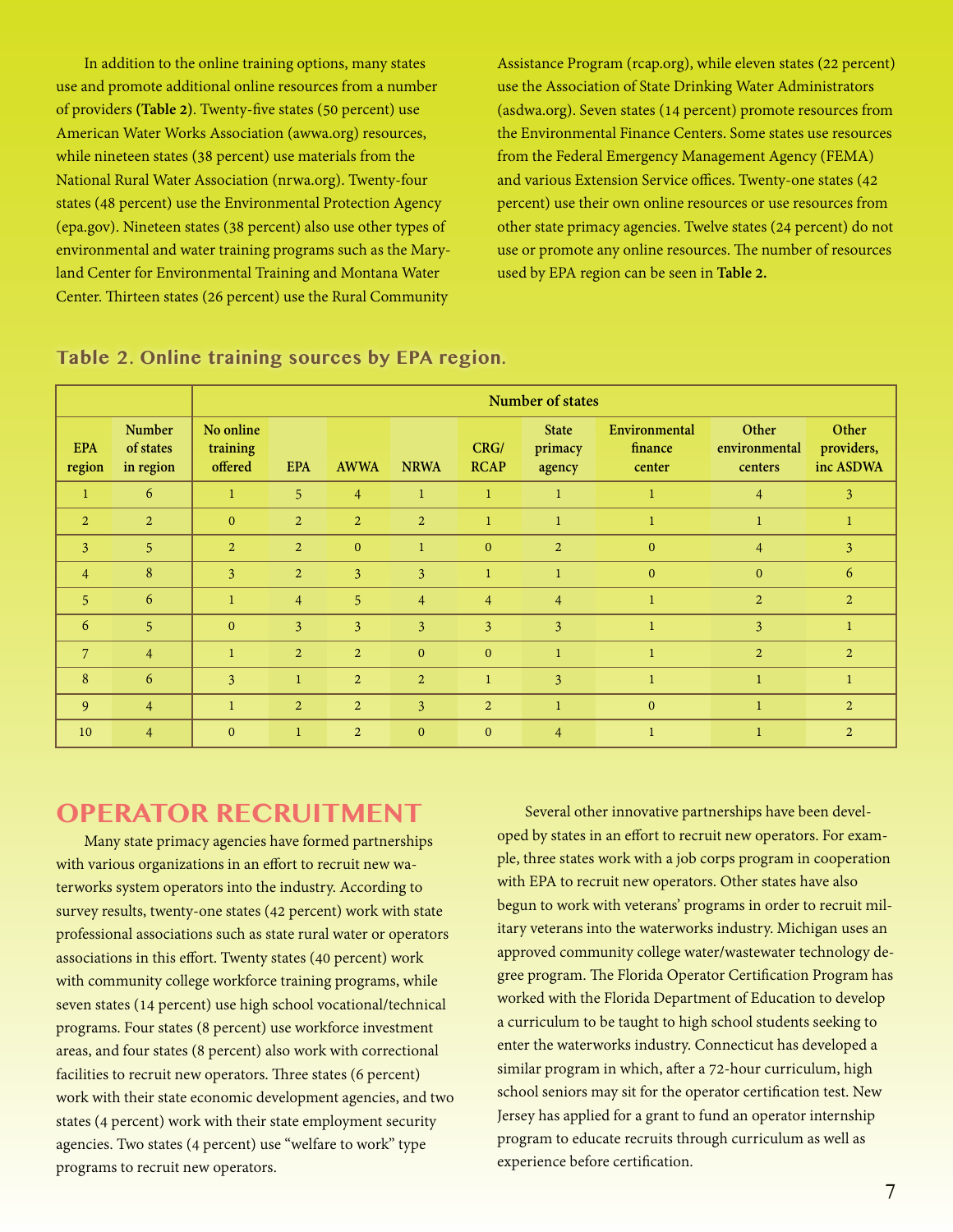The need for water and wastewater system operators is expected to increase through the foreseeable future. Economic Modeling Systems Incorporated (a private economic forecasting firm) predicts that the demand for water and wastewater operators will increase by more than 7 percent from 2013 to 2020 (from just over 108,000 to almost 116,000) compared to an 8.8 percent predicted increase in the demand for all occupations in the United States. **Table 3** shows the expected increase

in demand and the hourly wage for water and wastewater operators by EPA region.

Wages for water and wastewater operators compare favorably, as well. The median hourly wage by state for this occupation ranges from a low of \$13.21 to a high of \$29.89. The median hourly wage for water and wastewater operators in the United States is \$20.09, just slightly above a US hourly median wage of \$19.98 for all occupations.

### **Table 3. Expected job growth for water and wastewater operators (2013–2020).**

| <b>EPA</b> region | $2013$ jobs | 2020 jobs | % change in jobs | 2013 median hourly wage |
|-------------------|-------------|-----------|------------------|-------------------------|
| I                 | 5,098       | 5,234     | 2.7%             | \$22.92                 |
| $\rm II$          | 6,881       | 7,046     | $2.4\%$          | \$22.60                 |
| III               | 11,302      | 11,838    | 4.7%             | \$19.17                 |
| IV                | 20,859      | 22,498    | 7.9%             | \$18.51                 |
| V                 | 18,927      | 19,503    | 3.0%             | \$21.17                 |
| VI                | 15,832      | 17,946    | 13.4%            | \$15.02                 |
| <b>VII</b>        | 6,067       | 6,438     | 6.1%             | \$17.82                 |
| <b>VIII</b>       | 5,598       | 6,210     | 10.9%            | \$20.47                 |
| IX                | 12,623      | 13,723    | 8.7%             | \$28.50                 |
| X                 | 4,921       | 5,389     | 9.5%             | \$23.63                 |



# **CONCLUSION**

In times of increased pressure on state and federal finances and an ever-increasing push toward public water system sustainability, many state primacy agencies are offering or promoting a variety of strategies designed to strengthen their public water systems. From board management training to various methods of operator education to innovative ways of attracting new employees to the sector's workforce, the responses to this survey demonstrate that primacy agencies are at the forefront in helping public water systems provide a safe and affordable supply of drinking water to their customers.

*The need for water and wastewater system operators is expected to increase through the foreseeable future.*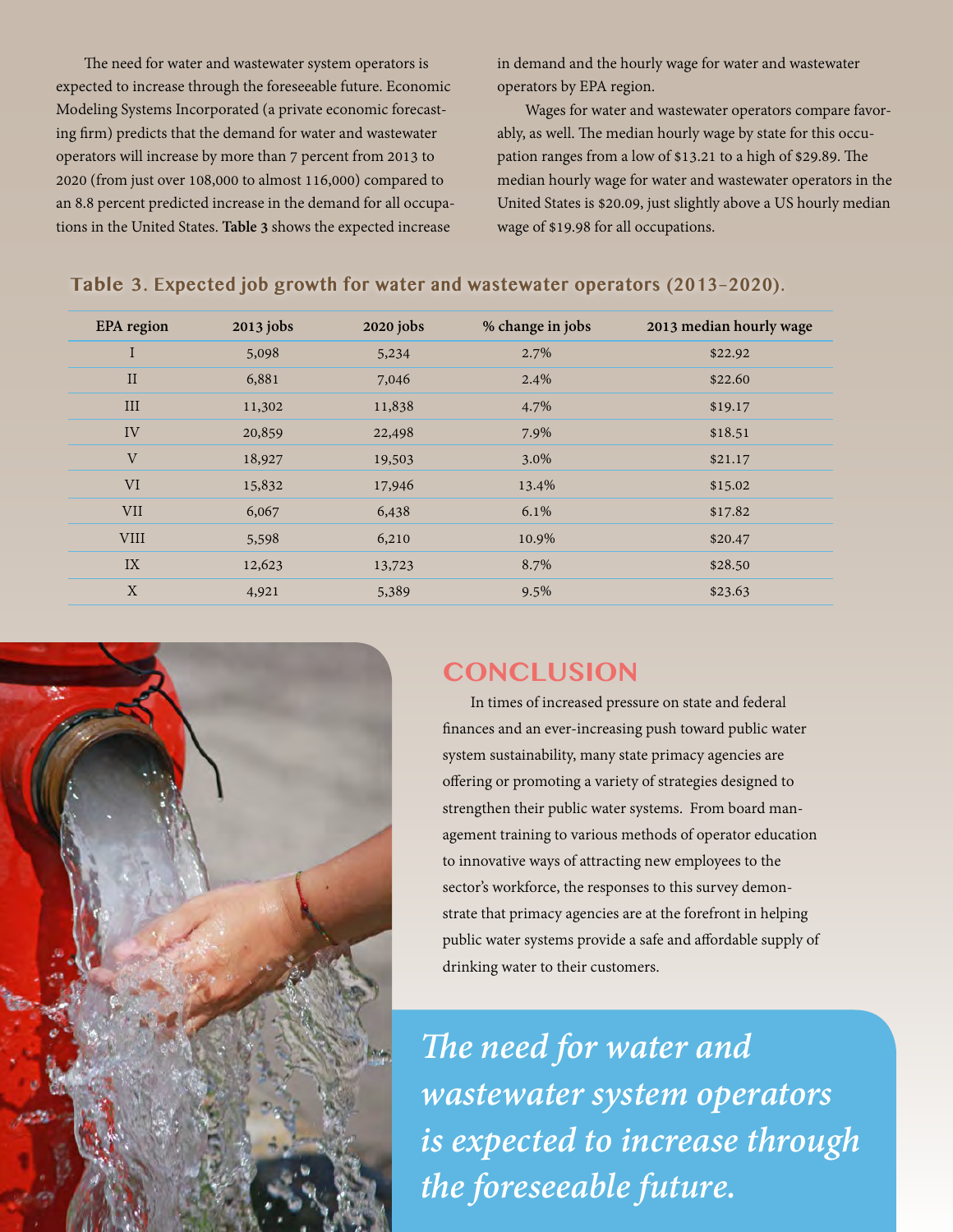# **APPENDIX**

### **State Drinking Water Primacy Agency Survey**



| Contact: Alan Barefield, PhD |  |  |  |  |
|------------------------------|--|--|--|--|
| PO Box 5187                  |  |  |  |  |
| Mississippi State, MS 39762  |  |  |  |  |
| alanb@ext.msstate.edu        |  |  |  |  |
| 662.325.7995                 |  |  |  |  |

State or territory: \_\_\_\_\_\_\_\_\_\_\_\_\_\_\_\_\_\_\_\_\_\_\_ Agency name: \_\_\_\_\_\_\_\_\_\_\_\_\_\_\_\_\_\_\_\_\_\_\_\_\_\_\_\_\_\_\_\_\_\_\_\_\_\_\_\_\_\_\_\_\_\_\_\_\_\_\_\_\_\_\_\_

I agree that specific answers that I provide may be reported on a singular basis as evidence of innovative programs that my state is undertaking.  $\Box$  Agree  $\Box$  Do not release my individual responses

#### *Board Management Training*

Does the state primacy agency sponsor, either directly or through contract assistance, Board Management Training to members of the governing boards of waterworks systems?  $\Box$  Yes  $\Box$  No

#### **If no,**

Are the possibilities of offering this type of training being explored?

- $\Box$  Basic board management training only is being considered.
- $\Box$  Advanced board management training only is being considered.
- *Both* basic and advanced board management training are being considered.
- $\Box$  Neither type of board management training is being considered at this time.

#### **If yes,**

Is the sponsored training focused on the basics of serving on a waterworks system board or on advanced topics?

- $\Box$  Basics of serving on a waterworks system board
- $\Box$  Advanced board management topics
- $\Box$  Both

Is the training presented by the state primacy agency or by contractor(s)?

- $\Box$  State primacy agency
- $\Box$  Contractor(s)
- $\Box$  Both
- Is this training mandated by the state's legislature or by the state primacy agency?

 $\Box$  Yes  $\Box$  No

- Is a registration fee charged to the participants for the training?  $\Box$  Yes  $\Box$  No
- Is there an established curriculum (curricula) for the training?  $\Box$  Yes  $\Box$  No

What entities are responsible for maintaining and updating the training curricula?

If the sponsored training is focused on the basics of serving on a waterworks system board, what topics are included in the training? *(Please select all that apply.)*

\_\_\_\_\_\_\_\_\_\_\_\_\_\_\_\_\_\_\_\_\_\_\_\_\_\_\_\_\_\_\_\_\_\_\_\_\_\_\_\_\_\_\_\_\_\_\_\_\_\_\_\_\_\_\_\_\_\_\_\_\_\_\_\_\_\_\_\_\_\_\_\_\_\_\_\_\_\_\_\_\_\_\_\_\_\_\_\_\_\_\_\_\_\_\_\_\_\_\_\_\_\_\_\_\_\_\_\_\_

 $\Box$  Laws and regulations (including SDWA, the Surface and Ground Water Rules, etc.)

- $\Box$  Organization and function of a waterworks system board
- $\Box$  Customer service
- $\Box$  Financial management
- $\Box$  Setting water rates
- $\Box$  Long-term financial planning
- $\Box$  Emergency and disaster preparedness
- $\Box$  Operations and management of a waterworks system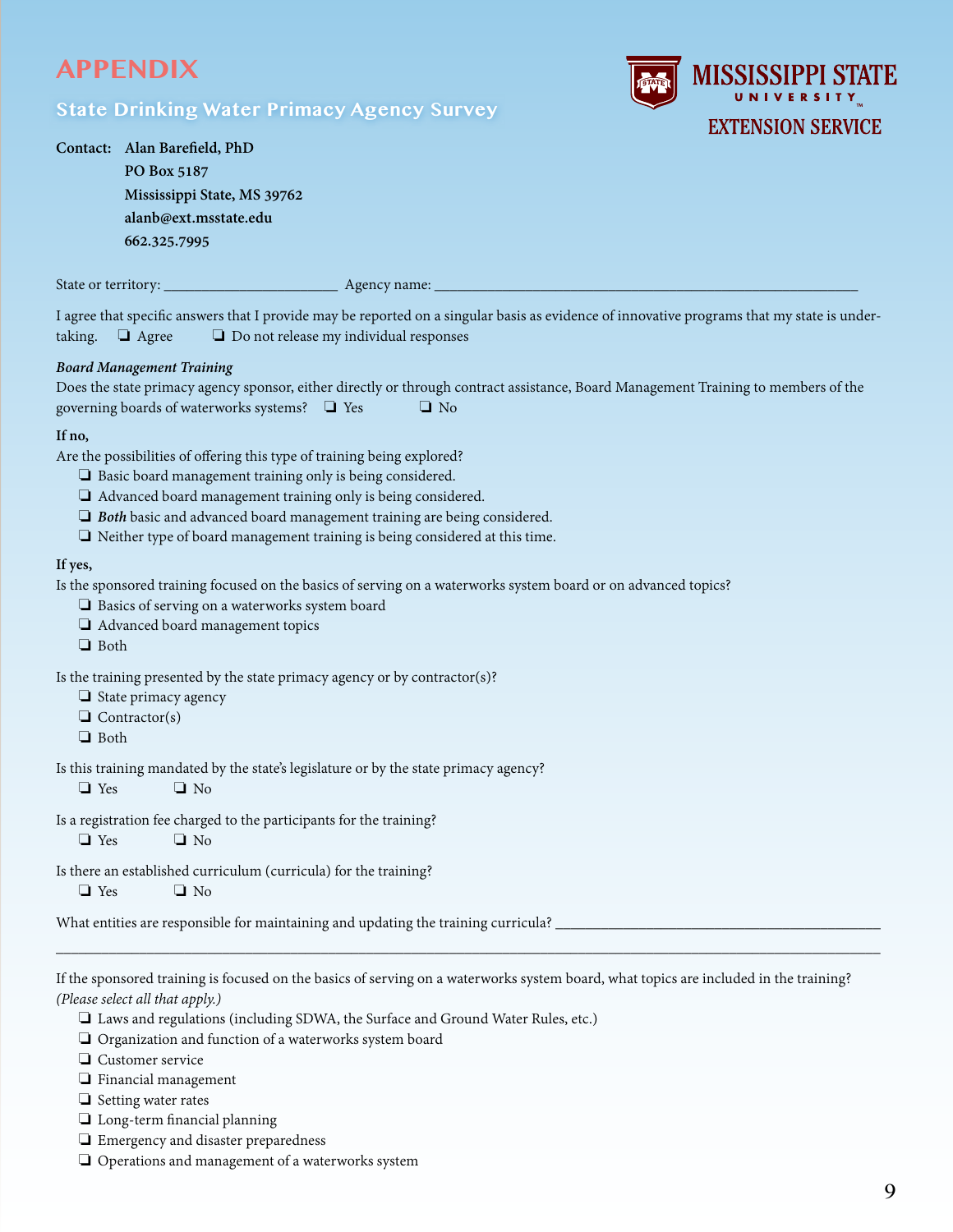|                             | Through what venue is the board management training offered? (Please choose all that apply.)<br>$\Box$ Face-to-face sessions only<br>$\Box$ Structured online training (training is only offered at specific times through sessions facilitated by an instructor)<br>$\Box$ On-demand online sessions where the participant can participate in the program anytime that is convenient                                                                                           |  |  |  |  |  |  |
|-----------------------------|---------------------------------------------------------------------------------------------------------------------------------------------------------------------------------------------------------------------------------------------------------------------------------------------------------------------------------------------------------------------------------------------------------------------------------------------------------------------------------|--|--|--|--|--|--|
|                             | <b>Capacity Assessment and Development</b><br>How often are water systems inspected by the state primacy agency?<br>$\Box$ Annually<br>$\Box$ Every three years in accordance with the Ground Water or Surface Water Rules<br>$\Box$ Every five years in accordance with other rules<br>$\Box$ Other (please explain)                                                                                                                                                           |  |  |  |  |  |  |
|                             | Is the inspection form available to the public?<br>$\Box$ Yes<br>$\Box$ No                                                                                                                                                                                                                                                                                                                                                                                                      |  |  |  |  |  |  |
|                             | If yes, please provide information on how this form could be obtained for comparison purposes.                                                                                                                                                                                                                                                                                                                                                                                  |  |  |  |  |  |  |
|                             | Does your state utilize a peer review type program (operators from high-performing systems providing advice to the operator and manage-<br>ment of low-performing systems to assist in developing the capacity of public drinking water systems)? $\Box$ Yes<br>$\Box$ No<br>If yes, is this a voluntary program on the part of the lower-performing systems? $\Box$ Yes<br>$\Box$ No                                                                                           |  |  |  |  |  |  |
|                             | Are the reviewers compensated for their time? $\Box$ Yes<br>$\Box$ No                                                                                                                                                                                                                                                                                                                                                                                                           |  |  |  |  |  |  |
| ⊔<br>❏<br>$\Box$<br>Q.<br>❏ | What entities have partnerships with the state primacy agency to provide education, training, or technical assistance to operators of public<br>drinking water systems?<br>$\Box$ State rural water association<br>$\Box$ State waterworks operator association<br>Community Resource Group (RCAP)<br>College or university<br>Community college<br>Regional college or university<br>State or land-grant university<br>Other associations/nonprofit entities (please identify) |  |  |  |  |  |  |
| ❏<br>❏                      | Waterworks equipment/supply businesses<br>Other types of partnerships (please identify)                                                                                                                                                                                                                                                                                                                                                                                         |  |  |  |  |  |  |
|                             | What types of education/training programs are offered either by the primacy agency or partners/contractors?<br>$\Box$ Hands-on operator skills training<br>Regulatory issues (sampling, treatment, GWR/SWR implementation, etc.)<br>$\Box$ Backflow prevention                                                                                                                                                                                                                  |  |  |  |  |  |  |

- $\Box$  Emergency/disaster management
- **a** System business management
- **d** Financial management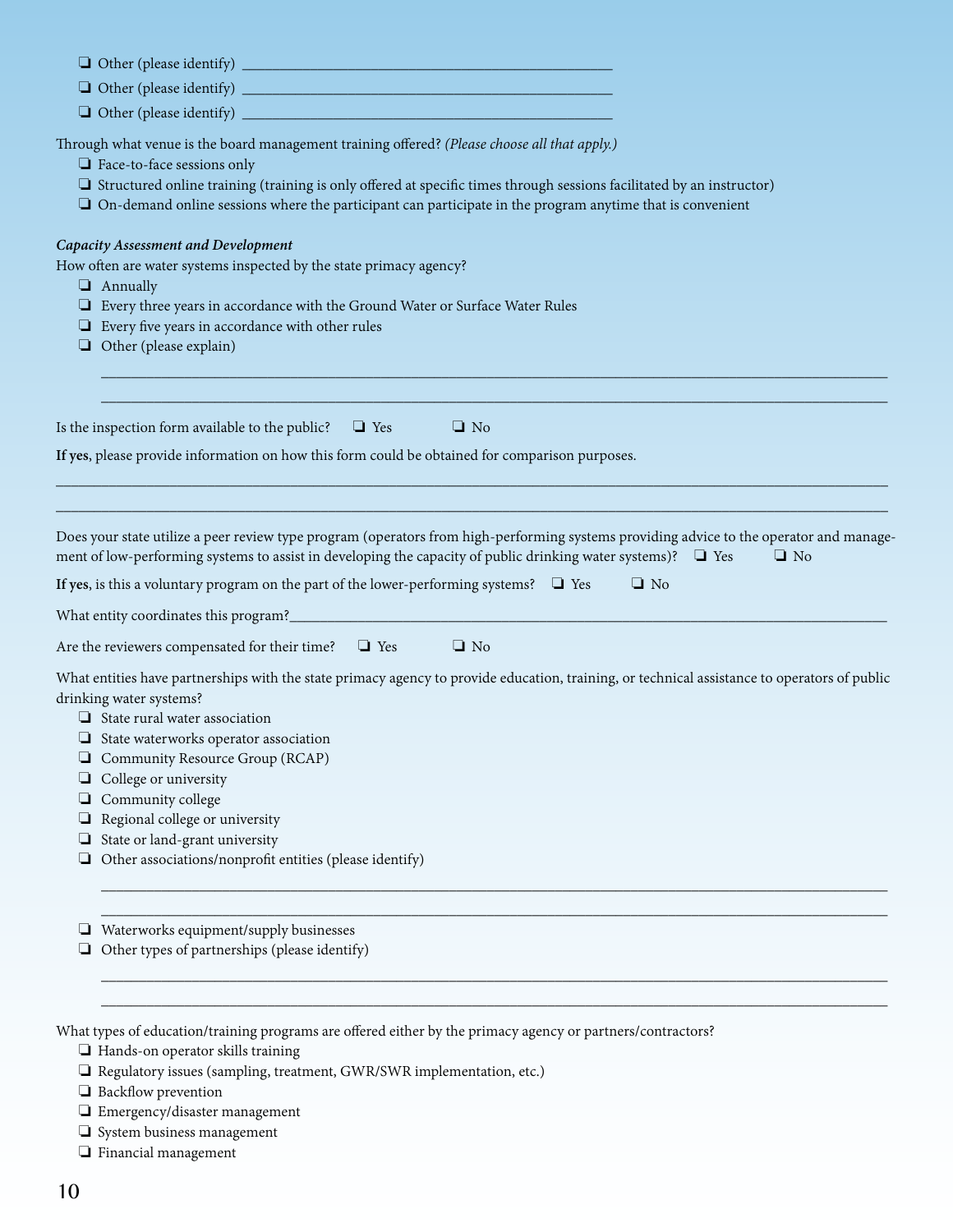- $\Box$  Marketing/customer service
- $\Box$  Asset management
- $\Box$  Other types of education/training programs (please identify)

Through what venue is operator training being offered? *(Please choose all that apply.)*

- $\Box$  Face-to-face sessions only
- $\Box$  Structured online training (training is only offered at specific times through sessions facilitated by an instructor)
- $\Box$  On-demand online sessions (the participant can participate in the program at any convenient time)

Please indicate any online resources that are actively used/promoted in education/training opportunities for either waterworks operators or system boards:

 $\mathcal{L}_\mathcal{L} = \mathcal{L}_\mathcal{L} = \mathcal{L}_\mathcal{L} = \mathcal{L}_\mathcal{L} = \mathcal{L}_\mathcal{L} = \mathcal{L}_\mathcal{L} = \mathcal{L}_\mathcal{L} = \mathcal{L}_\mathcal{L} = \mathcal{L}_\mathcal{L} = \mathcal{L}_\mathcal{L} = \mathcal{L}_\mathcal{L} = \mathcal{L}_\mathcal{L} = \mathcal{L}_\mathcal{L} = \mathcal{L}_\mathcal{L} = \mathcal{L}_\mathcal{L} = \mathcal{L}_\mathcal{L} = \mathcal{L}_\mathcal{L}$  $\mathcal{L}_\mathcal{L} = \mathcal{L}_\mathcal{L} = \mathcal{L}_\mathcal{L} = \mathcal{L}_\mathcal{L} = \mathcal{L}_\mathcal{L} = \mathcal{L}_\mathcal{L} = \mathcal{L}_\mathcal{L} = \mathcal{L}_\mathcal{L} = \mathcal{L}_\mathcal{L} = \mathcal{L}_\mathcal{L} = \mathcal{L}_\mathcal{L} = \mathcal{L}_\mathcal{L} = \mathcal{L}_\mathcal{L} = \mathcal{L}_\mathcal{L} = \mathcal{L}_\mathcal{L} = \mathcal{L}_\mathcal{L} = \mathcal{L}_\mathcal{L}$ 

- $\Box$  No online resources are being utilized at this time
- $\Box$  Association of State Drinking Water Administrators (asdwa.org)
- $\Box$  Environmental Protection Agency (epa.gov)
- $\Box$  American Water Works Association (awwa.org)
- $\Box$  National Rural Water Association (nrwa.org)
- $\Box$  Rural Community Assistance Program (rcap.org)
- $\Box$  Your own or other state primacy agencies (i.e., Colorado TMF Trainer)
- $\Box$  Environmental Finance Center Network (EPA-designated centers at selected universities, including University of Southern Maine, Syracuse University, University of Maryland, University of North Carolina at Chapel Hill, University of Louisville, Cleveland State University, New Mexico Institute of Mining & Technology, Wichita State University, Dominican University of California, and Boise State University)

 $\mathcal{L}_\mathcal{L} = \mathcal{L}_\mathcal{L} = \mathcal{L}_\mathcal{L} = \mathcal{L}_\mathcal{L} = \mathcal{L}_\mathcal{L} = \mathcal{L}_\mathcal{L} = \mathcal{L}_\mathcal{L} = \mathcal{L}_\mathcal{L} = \mathcal{L}_\mathcal{L} = \mathcal{L}_\mathcal{L} = \mathcal{L}_\mathcal{L} = \mathcal{L}_\mathcal{L} = \mathcal{L}_\mathcal{L} = \mathcal{L}_\mathcal{L} = \mathcal{L}_\mathcal{L} = \mathcal{L}_\mathcal{L} = \mathcal{L}_\mathcal{L}$  $\mathcal{L}_\mathcal{L} = \mathcal{L}_\mathcal{L} = \mathcal{L}_\mathcal{L} = \mathcal{L}_\mathcal{L} = \mathcal{L}_\mathcal{L} = \mathcal{L}_\mathcal{L} = \mathcal{L}_\mathcal{L} = \mathcal{L}_\mathcal{L} = \mathcal{L}_\mathcal{L} = \mathcal{L}_\mathcal{L} = \mathcal{L}_\mathcal{L} = \mathcal{L}_\mathcal{L} = \mathcal{L}_\mathcal{L} = \mathcal{L}_\mathcal{L} = \mathcal{L}_\mathcal{L} = \mathcal{L}_\mathcal{L} = \mathcal{L}_\mathcal{L}$ 

- $\Box$  Other types of environmental and water training programs (i.e., Maryland Center for Environmental Training, Missouri Public Drinking Water Site, Montana Water Center, etc.)
- $\Box$  Other sources of online education/training programs and tools (please identify)

How many "agency-sanctioned" operator-oriented training events (of all lengths) are typically offered in a calendar year?

How many "agency-sanctioned" system board management training events are typically offered in a calendar year?

#### *New Operator Recruitment*

Please indicate any partnerships that your state primacy agency is utilizing to recruit new waterworks system operators into the industry.

- $\Box$  Workforce investment areas
- $\Box$  Community college workforce training programs
- $\Box$  State economic development agencies
- $\Box$  State employment security agencies
- $\Box$  High school vocational/technical programs
- $\Box$  Welfare to work programs
- $\Box$  State professional associations (state rural water or operators association, etc.)
- $\Box$  Correctional facilities (prisons and jails)
- $\Box$  Other (please identify)
- $\Box$  Other (please identify)  $\Box$
- o Other (please identify) \_\_\_\_\_\_\_\_\_\_\_\_\_\_\_\_\_\_\_\_\_\_\_\_\_\_\_\_\_\_\_\_\_\_\_\_\_\_\_\_\_\_\_\_\_\_\_\_\_

Please describe any types of innovative methods (recruitment, training, or certification) that your state is using to recruit new waterworks system operators into the industry.

\_\_\_\_\_\_\_\_\_\_\_\_\_\_\_\_\_\_\_\_\_\_\_\_\_\_\_\_\_\_\_\_\_\_\_\_\_\_\_\_\_\_\_\_\_\_\_\_\_\_\_\_\_\_\_\_\_\_\_\_\_\_\_\_\_\_\_\_\_\_\_\_\_\_\_\_\_\_\_\_\_\_\_\_\_\_\_\_\_\_\_\_\_\_\_\_\_\_\_\_\_\_\_\_\_\_\_\_\_\_ \_\_\_\_\_\_\_\_\_\_\_\_\_\_\_\_\_\_\_\_\_\_\_\_\_\_\_\_\_\_\_\_\_\_\_\_\_\_\_\_\_\_\_\_\_\_\_\_\_\_\_\_\_\_\_\_\_\_\_\_\_\_\_\_\_\_\_\_\_\_\_\_\_\_\_\_\_\_\_\_\_\_\_\_\_\_\_\_\_\_\_\_\_\_\_\_\_\_\_\_\_\_\_\_\_\_\_\_\_\_ \_\_\_\_\_\_\_\_\_\_\_\_\_\_\_\_\_\_\_\_\_\_\_\_\_\_\_\_\_\_\_\_\_\_\_\_\_\_\_\_\_\_\_\_\_\_\_\_\_\_\_\_\_\_\_\_\_\_\_\_\_\_\_\_\_\_\_\_\_\_\_\_\_\_\_\_\_\_\_\_\_\_\_\_\_\_\_\_\_\_\_\_\_\_\_\_\_\_\_\_\_\_\_\_\_\_\_\_\_\_ \_\_\_\_\_\_\_\_\_\_\_\_\_\_\_\_\_\_\_\_\_\_\_\_\_\_\_\_\_\_\_\_\_\_\_\_\_\_\_\_\_\_\_\_\_\_\_\_\_\_\_\_\_\_\_\_\_\_\_\_\_\_\_\_\_\_\_\_\_\_\_\_\_\_\_\_\_\_\_\_\_\_\_\_\_\_\_\_\_\_\_\_\_\_\_\_\_\_\_\_\_\_\_\_\_\_\_\_\_\_